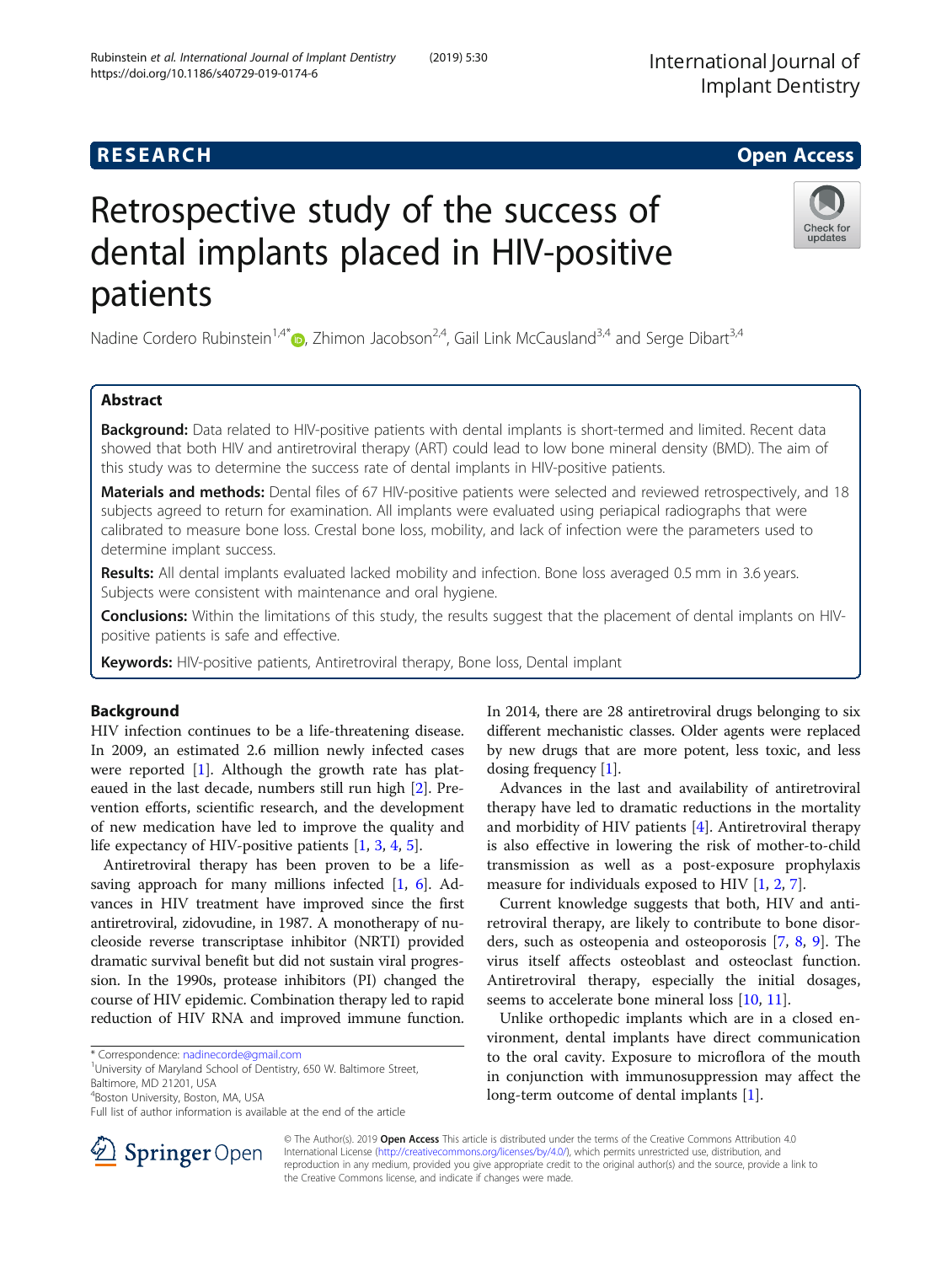Despite the adverse effects, the use of antiretroviral therapy has led HIV-positive patients to maintain low viral loads and normal CD4 counts making them more likely to opt for an elective surgery such as dental implants. Systematic review by Ata-Al et al. [[12\]](#page-4-0) mentions the prognosis of dental implants in HIV-positive patients to be similar to that of HIV-negative patients. Strietzel et al. [\[13](#page-4-0)] concluded that no modification in the dental routine is required for HIV-positive patients. Oliveira et al. [[14\]](#page-4-0), in a pilot study, compared 12-month implant success in 25 HIV-positive patients with different antiretroviral therapies and obtained positive outcomes regardless of the antiretroviral therapy taken, CD4 count and viral load. However, predictability of the long-term success of dental implants in HIV-positive patients has not been fully documented [\[7,](#page-3-0) [13](#page-4-0)–[15\]](#page-4-0).

The purpose of this study was to evaluate the success of dental implants placed in HIV-positive patients and provide insights to any trend of possible failures.

#### Materials and methods

The protocol was approved by the Institutional Review Board (IRB) of Boston Medical Center (BMC). The Ryan White Foundation helps funding dental treatment for HIV patients at Henry M. Goldman School of Dental Medicine (GSDM) at Boston University [\[16](#page-4-0), [17](#page-4-0)]. Information from that data pool was used to find potential participants. The criteria for selection were HIV-positive subjects with dental implant-related treatment. One hundred fifty subjects matched the criteria. The list was further narrowed to 70 potential subjects who had dental implant(s) placed at GSDM, who were 18 years of age or older, and had an existent and accessible dental record with all pertinent clinical and radiographic information on the dental implant(s) at the day of placement. The exclusion criteria were the following: pregnant women, patients diagnosed with HIV after implant placement, and missing records of radiographs. Seventy invitational letters of participation were sent and 18 out of the 70 patients contacted decided to return.

The follow-up time ranged from 7 months to 11.5 years post implant placement. This included records of implants placed between 2005 and 2017. The average follow-up was 3.6 years.

A standard questionnaire was filled out for every patient based on their dental records and interview done on the day of the appointment. Patients were divided into two groups: the Examination group that included the 18 patients which participated at the dental appointment and the Chart group which included 49 patients that did not attend but were eligible to be part of the research with complete information on their dental implant and health status including medications. Three subjects were deceased and therefore excluded.

Same data was collected for both groups except the Chart group did not include the follow-up radiographic examination or the patient's own assessment regarding overall health, oral health, and dental hygiene habits. History of periodontal disease was evaluated through periodontal chartings and periodontal-related treatments rendered. Health-related topics such as systemic diseases (diabetes, myocardial infarction, and history of stroke) as well as social habits, such as smoking, were extracted from their records and during the interview at the research appointment for the Exam group.

A periapical radiograph was taken from the patients in the Exam group in order to evaluate the amount of bone loss compared to their initial radiograph taken at the day of implant placement.

#### Results

Data from the survey was analyzed using SAS® (Statistical Analyses Software, version 9.3, Cary, NC).

P value showed no difference between the Exam and Chart groups. Altogether, the mean age was 58 years, 85% were male and 15% were female (Table 1). Fortyfour percent of the patients responded excellent or very good, 44% good, and 11% poor regarding their overall health. For oral health, 44% of the patients responded excellent or very good, 44% good, and 11% poor. Seventy-seven percent brushed more than once a day and 23% brushed once a day. Eighty-two percent flossed more than once a day and 18% flossed once a day. Sixty percent of the patients in the Exam group were considered healthy (free of periodontal disease) upon clinical examination. Forty-six percent of the total (Exam and Chart groups) had a history of periodontal disease. Twenty percent of the patients in both groups were smokers, 20% were former smokers, and 60% have never smoked. Nine percent of the total had diabetes, 5% myocardial infarction, and 3% history of stroke.

A total of 142 implants were analyzed in both groups, 27 implants in the Exam group and 115 in the Chart group. Out of the 67 patients, 25 patients had one implant placed, 25 had two, and 17 had three or more

| Table 1 Demographics of participants |  |
|--------------------------------------|--|
|--------------------------------------|--|

| <b>Existence I</b> Demographies or participants |            |            |            |        |  |
|-------------------------------------------------|------------|------------|------------|--------|--|
|                                                 | Chart      | Fxam       | Total      |        |  |
| Total number of subjects                        | 49         | 18         | 67         |        |  |
| Average age                                     | 58.2 (8.5) | 59.1 (7.8) | 58.4 (8.3) | 0.6941 |  |
| Gender                                          |            |            |            |        |  |
| Male                                            | 83.7%      | 88.9%      | 85.1%      | 0.7174 |  |
| Female                                          | 16.3%      | 11.1%      | 14.9%      |        |  |
|                                                 |            |            |            |        |  |

Shows the number of participants, subdivided by charts screened before data collection and subjects who scheduled and participated in the exam and the total. Comparisons between the Chart group and the Exam group were done to determine if the results from the Exam group would reflect that of the Chart group. The groups were further divided by age and gender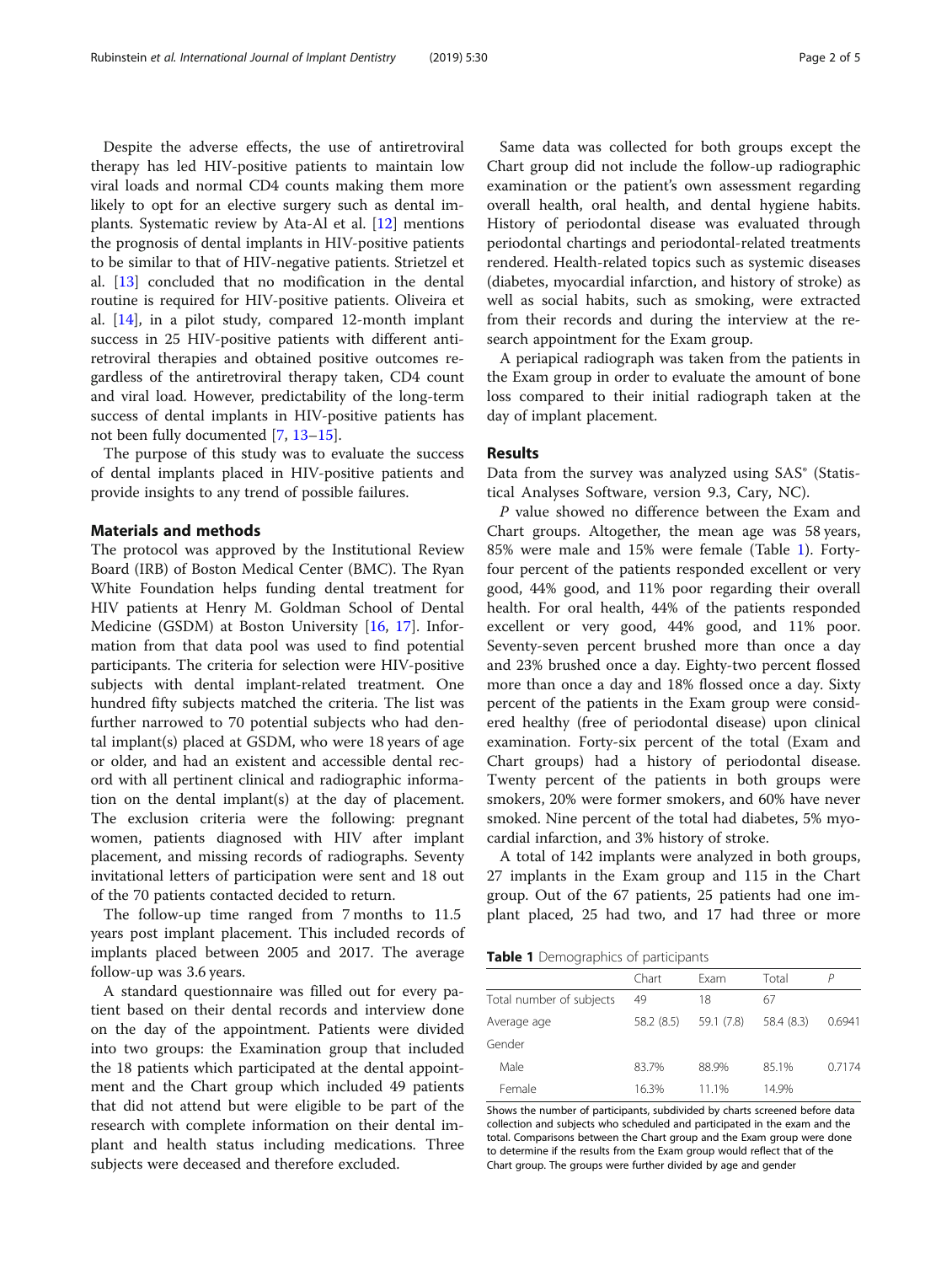dental implants. 80 percent of the total were partially edentulous.

Bone augmentation before or at implant placement was recorded as well. Eighty-seven percent of the patients had a bone augmentation procedure (socket graft, sinus lift, guided bone regeneration, bone graft at implant placement). Seventy-five percent were single-unit restorations and 25% were multi-unit. Forty-six percent were fixed screw-retained restorations, 45% were fixed cement-retained restorations, and 8.2% were removable restorations (overdentures).

One hundred percent of the patients took some kind of combination of ART. ART was classified by drug class also known as sub-category of medication: nucleoside reverse transcriptase (NRTI), non-nucleoside reverse transcriptase (NNRTI), protease inhibitors (PI), and integrase inhibitors (ISTI). The majority of the patients took one or more NRTI (94%). NRTI is considered the "backbone" of ART and tend to include a "third anchor" drug which may be a NNRTI, PI, or ISTI  $[18]$  $[18]$ . In this study, 34% took NNRTI, 33% PI, and 38% ISTI in combination with NRTI (Table 2).

One hundred percent of the implants evaluated were assumed osseointegrated due to the lack of mobility. None of them showed signs of infection. None of the patients reported to have lost implants. Based on the classic criteria for success by which include the absence of pain, infection, neuropathies, paresthesia or violation of vital structures, implant immobility, no peri-implant radiolucency, negligible progressive bone loss (less than 0.2 mm annually after the first year of loading), and clinician and patient satisfaction [[19](#page-4-0), [20\]](#page-4-0). Only 1 out of the 18 implants evaluated did not succeed in the criteria, due to severe bone loss.

Radiographic examination evaluated the amount of crestal bone loss. Calibration and measurement of the radiographic images were done with ImageJ®. ImageJ® is a public domain, Java-based image processing program developed at the National Institutes of Health to calculate area and pixel value statistics [\[21](#page-4-0)]. To obtain accurate data, information of the diameter and length of the dental implant was used to calibrate the radiographic image. Once calibrated, bone loss was measured from the interface of the abutment and implant to the crestal

Table 2 Subcategories of ART

| .                   |       |       |       |        |  |
|---------------------|-------|-------|-------|--------|--|
| Medication category | Total | Chart | Exam  |        |  |
| <b>ISTI</b>         | 37.5% | 31.8% | 58.8% | 0.0407 |  |
| <b>NRTI</b>         | 93.8% | 93.6% | 94.1% | 0.9437 |  |
| <b>NNRTI</b>        | 33.8% | 38.1% | 17.6% | 0.1136 |  |
| PI                  | 32.5% | 34.9% | 23.5% | 0.3735 |  |

ART (antiretroviral treatment) drug classes in percentages. Combination of medication was separated to each drug class. Most if not all patients take NRTI alone or in combination with another ART drug

bone on mesial and distal of the implant. The average bone loss on mesial was 0.6 mm and 0.3 mm on distal (Table 3). Only one implant had significant bone loss (more than 50%). Upon examination, the implant was in hyperocclusion but did not have bleeding upon probing, suppuration, or mobility.

#### **Discussion**

The lack of complications shows that dental implants are a viable treatment for HIV-positive patients. Findings agree with similar reports found in the literature [\[12](#page-4-0)–[15](#page-4-0), [22](#page-4-0)]. Previous studies have shown low BMD is common in HIVpositive patients, and the frequency varies between 40 and 88% [\[23](#page-4-0)]. Low BMD may be related to comorbodities associated with osteoporosis such as increased age, smoking, low body mass index, or renal failure [\[10](#page-3-0), [23\]](#page-4-0). Most of the patients in this study were over 50 years old and 11% were current smokers. Medical history was updated at the research appointment for the Examination group, and none of them mention renal failure or osteoporosis as systemic diseases.

Patients from the Exam group were highly compliant patients, and 88% considered their overall health as well as their oral health to be good or excellent. The Exam group maintained optimal hygiene and followed routine dental visits for maintenance. The absence of periimplantitis demonstrates a high success rate in dental implants [\[24](#page-4-0)].

The main limitation of this study was the amount of data collected from the subjects and the number of subjects evaluated. Only 18 of the 67 potential subjects were willing to participate and data collection of 49 relied on the subject's dental files. The study focused on the bone loss, mobility, and absence of infection as parameters of success. Although calibration of the radiographs was done, precise measurements of bone loss were not obtainable due to distortion from the angulation of the initial images. Ideally, periapical radiographs should be taken with a custom positional image device to obtain the same angulation as the image of the day of implant placement to be able to compare and evaluate progression of bone loss. This is a retrospective study, and variation between angulations was inevitable.

|                            | Exam PA (mm) |                  |
|----------------------------|--------------|------------------|
| Mesial bone loss (mm)      | 0.669        |                  |
| Distal bone loss (mm)      | 0.351        |                  |
| General bone loss (mean %) | 5.2% (12.4%) | range 16.6-53.1% |

Radiographic measurements of bone loss measured in 27 periapical radiographs of dental implants. Measured in millimeters (mm) using the diameter and length of the implant as reference and adjusted for distortion. Once calibrated, bone loss was measured on the radiograph taken in the research appointment. The time range from the radiograph taken after implant placement was between 6 months up to 5 years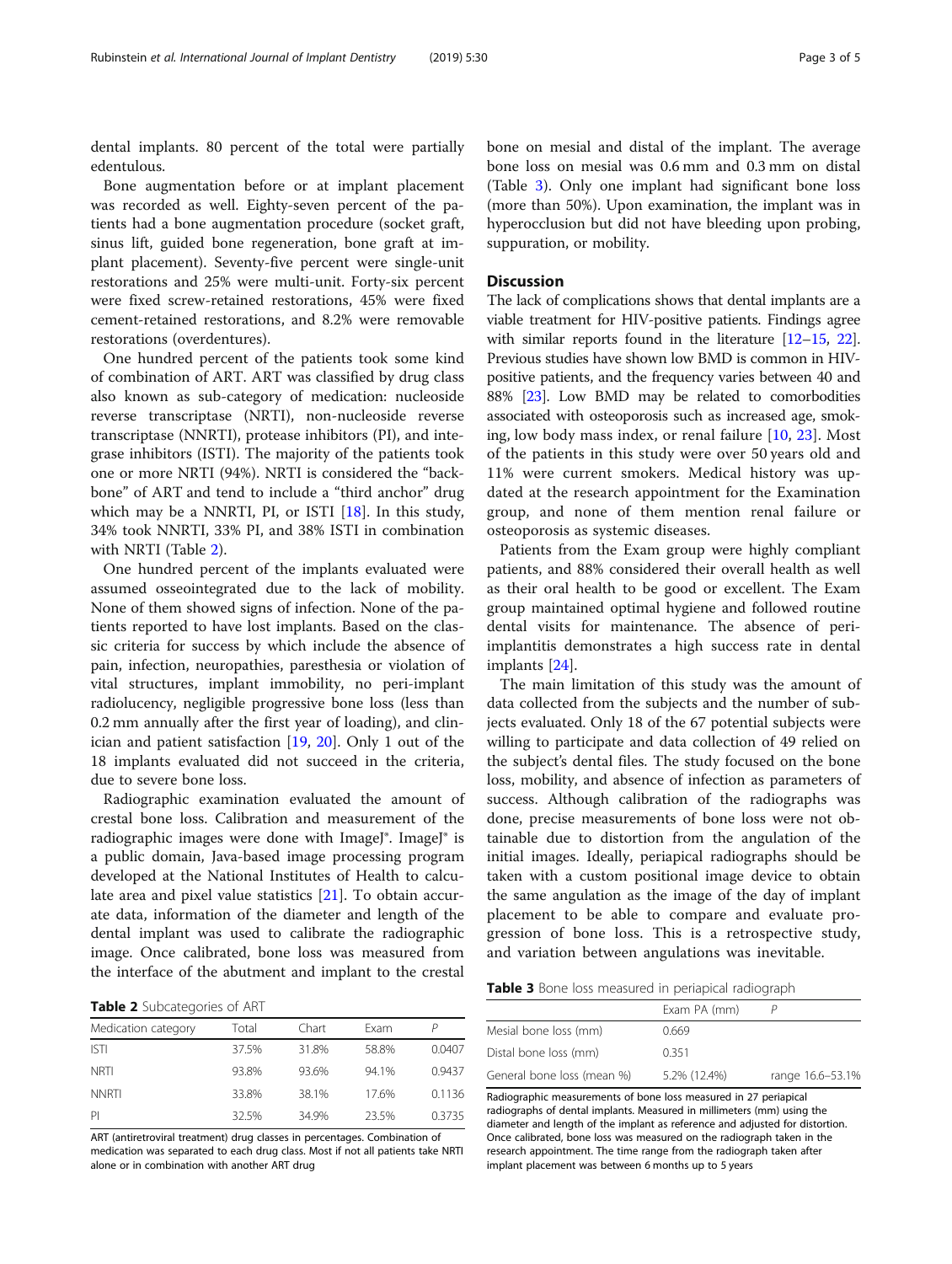<span id="page-3-0"></span>Crestal bone loss for a successful implant is less than 0.2 mm annually following the first year of function [[19](#page-4-0), [25,](#page-4-0) [26\]](#page-4-0). In the study, the average mesial bone loss was 0.7 mm and distal bone loss 0.4 mm over 3.6 years. Only one implant had enough bone loss to be considered failing; the mesial bone loss was 5.3 mm and 6 mm on distal, overall close to 50% loss. The crown was in hyperocclusion and the patient was referred for further evaluation and treatment.

The present study aimed to evaluate success of dental implants in HIV-positive patients. [[19\]](#page-4-0) None of the implants in the data showed risk of failure for evident reasons, due to HIV itself or the use of antiretrovirals. Dental implants are not contraindicated in HIV-positive patients[1, 6, [27\]](#page-4-0).

None of the patients in the Chart group returned to the dental school with problems related to their dental implant including implant removal which implies the relative success. Implant success has been generally reported to be greater than 90% for fully and partially edentulous patients [\[28](#page-4-0), [29\]](#page-4-0). The present study reported 94% success rate of the implants evaluated in the Exam group which were able to be fully evaluated with the implant success criteria. Other than the one failing implant in a single subject, the rest of the implants evaluated were considered successful. This study supports and agrees that dental implants maintained with good oral hygiene will be successful regardless of the patient's medical status in this case HIV positive and the usage of ART.

Low BMD due to HIV itself or ART may lead to increased risk of bone fracture and osteoporosis [8, 10, 11]. Although bone quality was not evaluated, the results in crestal bone loss show indifference between dental implants in HIV-positive and the non-HIV patients. Although longer follow-ups are recommended to establish long-term success, the use of dental implants is a reasonable, well-tolerated and predictable treatment for HIV-positive patients taking ART [5, [30](#page-4-0)].

### Conclusion

Within the limitations of this study, the results imply that the placement of dental implants on HIV-positive patients may be safe and effective. We acknowledge further investigation is needed on the relationship of HIV, antiretroviral therapy, and dental implants. The findings in this study agree with the existing literature that modifiable factors such as hygiene may play a higher role.

#### Acknowledgements

Acknowledgement to Sharron Rich, System Analyst for her collaboration in technical assistance.

#### Funding

Funding for the design of the study and collection, analysis, and interpretation of the data and in writing the manuscript were provided by the Department of Periodontology at Boston University.

#### Availability of data and materials

The datasets used and/or analyzed during the current study are available from the corresponding author on reasonable request.

#### Authors' contributions

All authors participated in the design and undertaking of the study as well as the drafting of the manuscript. NCR carried out the statistics section and drafting of the manuscript. All authors read and approved the final manuscript.

#### Ethics approval and consent to participate

This clinical study was conducted in accordance with the World Medical Association Declaration of Helsinki (version VI, 2002). The study received approval from the local Institutional Review Board of theBoston Medical Center/Boston University Medical Center (approved Oct. 26, 2016, expiration date Oct. 24, 2018). After receiving approval, the subjects were examined, and all participants provided written informed consent.

#### Consent for publication

Not applicable

#### Competing interests

Nadine Cordero Rubinstein, Zhimon Jacobson, Serge Dibart, and Gail McCausland declare that they have no competing interests.

#### Publisher's Note

Springer Nature remains neutral with regard to jurisdictional claims in published maps and institutional affiliations.

#### Author details

<sup>1</sup>University of Maryland School of Dentistry, 650 W. Baltimore Street, Baltimore, MD 21201, USA. <sup>2</sup>Department of Restorative Sciences & Biomaterials, Boston University, GSDM, Boston, USA. <sup>3</sup>Department of Periodontology, Boston University, Boston, USA. <sup>4</sup>Boston University, Boston MA, USA.

#### Received: 4 December 2018 Accepted: 6 May 2019 Published online: 13 June 2019

#### References

- 1. Ryder MI, et al. Periodontal disease in HIV/AIDS. Periodontology 2000. 2012; 60(1):78–97.
- 2. Adimora AA, et al. Policies and politics that promote HIV infection in the Southern United States. AIDS (London, England). 2014;28(10):1393.
- 3. Abdool Karim Q, Abdool Karim SS, Frohlich JA, Grobler AC, Baxter C, Mansoor LE, Kharsany AB, Sibeko S, Mlisana KP, Omar Z, Gengiah TN, Maarschalk S, Arulappan N, Mlotshwa M, Morris L, Taylor D. Effectiveness and safety of tenofovir gel, an antiretroviral microbicide, for the prevention of HIV infection in women. Science. 2010;329:1168–74.
- 4. van Sighem A, et al. Life expectancy of recently diagnosed asymptomatic HIV-infected patients approaches that of uninfected individuals. Aids. 2010; 24(10):1527–35.
- 5. Facts F. HIV in the United States: at a glance; 2013.
- Deeks SG, et al. HIV infection. Nat Rev Dis Primers. 2015;1:15035.
- 7. Cohen MS, Chen YQ, McCauley M, et al. Prevention of HIV-1 infection with early antiretroviral therapy. N Engl J Med. 2011;365:493–505.
- 8. Brown TT, Qaqish RB. Antiretroviral therapy and the prevalence of osteopenia and osteoporosis: a meta-analytic review. AIDS. 2006;20:2165–74 [PubMed: 17086056].
- Paccou J, Viget N, Legrout-Gerot I, et al. Bone loss in patients with HIV infection. Joint Bone Spine. 2009;76:637–41 A meta-analysis showing the presence of osteoporosis in 15%, and osteopenia in 52% of HIV patients, without evidence of a contribution by HAART.
- 10. Ofotokun I, Weitzmann MN. HIV-1 infection and antiretroviral therapies: risk factors for osteoporosis and bone fracture. Curr Opin Endocrinol Diabetes Obes. 2010;17(6):523.
- 11. Pan G, Yang Z, Ballinger S, McDonald J. Pathogenesis of osteopenia/ osteoporosis induced by highly active anti-retroviral therapy for AIDS. Ann N Y Acad Sci. 2006;1068:297–308.